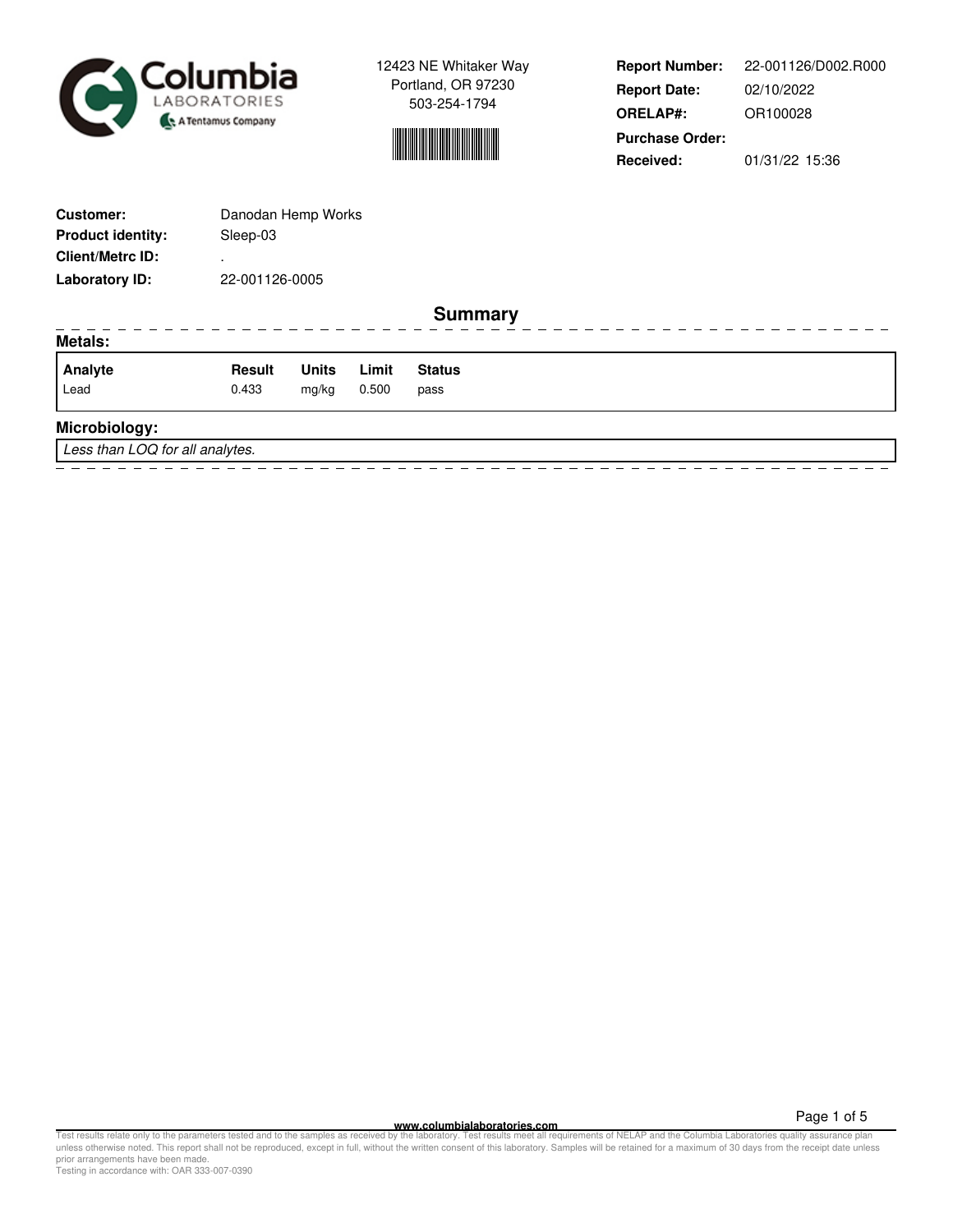



| <b>Report Number:</b>  | 22-001126/D002.R000 |
|------------------------|---------------------|
| <b>Report Date:</b>    | 02/10/2022          |
| <b>ORELAP#:</b>        | OR100028            |
| <b>Purchase Order:</b> |                     |
| Received:              | 01/31/22 15:36      |

| Customer:                   | Danodan Hemp Works<br>6019 NF MLK Jr Blyd<br>Portland Oregon 97211<br>United States of America (USA) |
|-----------------------------|------------------------------------------------------------------------------------------------------|
| <b>Product identity:</b>    | Sleep-03                                                                                             |
| <b>Client/Metrc ID:</b>     |                                                                                                      |
| <b>Sample Date:</b>         |                                                                                                      |
| Laboratory ID:              | 22-001126-0005                                                                                       |
| <b>Evidence of Cooling:</b> | No                                                                                                   |
| Temp:                       | 19.8 °C                                                                                              |
| Relinquished by:            | Client                                                                                               |

## **Sample Results**

| Microbiology            |         |        |              |            |              |          |                         |                     |   |
|-------------------------|---------|--------|--------------|------------|--------------|----------|-------------------------|---------------------|---|
| Analyte                 | Result  | Limits | <b>Units</b> | <b>LOQ</b> | <b>Batch</b> | Analyze  | <b>Method</b>           | <b>Status Notes</b> |   |
| Aerobic Plate Count     | $<$ LOQ |        | ctu/g        | 10         | 2200847      | 02/03/22 | AOAC 990.12 (Petrifilm) |                     | X |
| E.coli                  | $<$ LOQ |        | ctu/g        | 10         | 2200845      | 02/03/22 | AOAC 991.14 (Petrifilm) |                     | х |
| <b>Total Coliforms</b>  | $<$ LOQ |        | ctu/g        | 10         | 2200845      | 02/03/22 | AOAC 991.14 (Petrifilm) |                     | X |
| Staphylococcus aureus   | $<$ LOQ |        | ctu/g        | 10         | 2200848      | 02/02/22 | AOAC 2003.07            |                     | X |
| Mold (RAPID Petrifilm)  | $<$ LOQ |        | ctu/g        | 10         | 2200846      | 02/04/22 | AOAC 2014.05 (RAPID)    |                     | X |
| Yeast (RAPID Petrifilm) | $<$ LOQ |        | ctu/g        | 10         | 2200846      | 02/04/22 | AOAC 2014.05 (RAPID)    |                     | X |
| Pseudomonas spp.        | $<$ LOQ |        | ctu/g        | 10         | 2200916      | 02/04/22 | ISO 13720:1995          |                     | X |
| Allergens               |         |        |              |            |              |          |                         |                     |   |
| Analyte                 | Result  | Limits | <b>Units</b> | <b>LOQ</b> | <b>Batch</b> | Analyze  | <b>Method</b>           | <b>Status Notes</b> |   |
| Gluten                  | $<$ LOQ |        | mg/kg        | 5.0        | 2201030      | 02/04/22 | AOAC 991.19 (mod.)      |                     | X |
| <b>Metals</b>           |         |        |              |            |              |          |                         |                     |   |
| Analyte                 | Result  | Limits | <b>Units</b> | <b>LOQ</b> | <b>Batch</b> | Analyze  | <b>Method</b>           | <b>Status Notes</b> |   |
| Arsenic                 | $<$ LOQ | 0.200  | mg/kg        | 0.0756     | 2201165      | 02/09/22 | AOAC 2013.06 (mod.)     | pass                | X |
| Cadmium                 | $<$ LOQ | 0.200  | mg/kg        | 0.0756     | 2201165      | 02/09/22 | AOAC 2013.06 (mod.)     | pass                | X |
| Lead                    | 0.433   | 0.500  | mg/kg        | 0.0756     | 2201165      | 02/09/22 | AOAC 2013.06 (mod.)     | pass                | X |
| Mercury                 | $<$ LOQ | 0.100  | mg/kg        | 0.0378     | 2201165      | 02/09/22 | AOAC 2013.06 (mod.)     | pass                | х |

**WWW.columbialaboratories.com**<br>unless otherwise noted. This report shall not be reproduced, except in full, without the varitten consent of this laboratory. Test results meet all requirements of NELAP and the Columbia Labo

Testing in accordance with: OAR 333-007-0390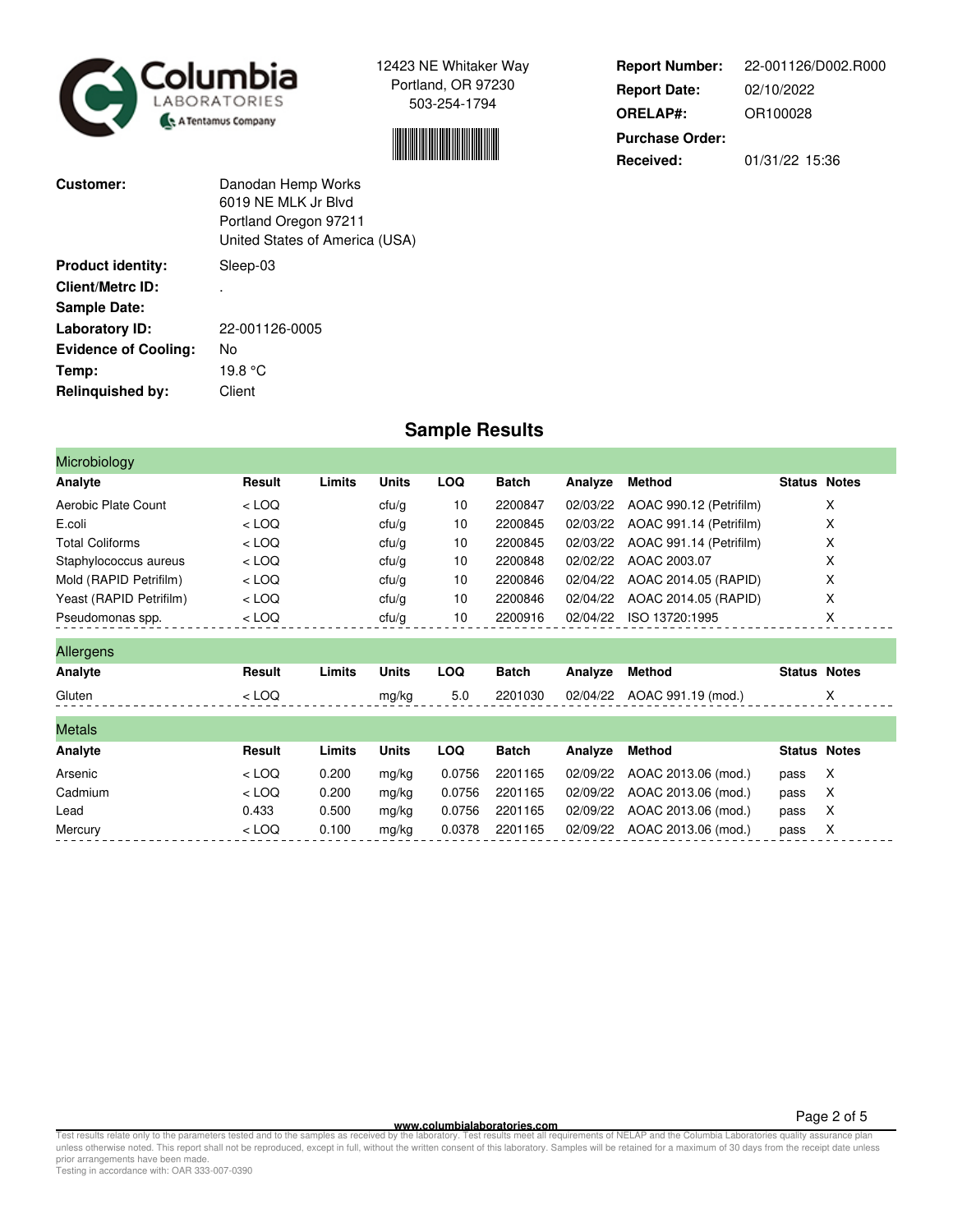



**Report Number: Report Date: ORELAP#:** 02/10/2022 OR100028 **Received:** 01/31/22 15:36 **Purchase Order:** 22-001126/D002.R000

These test results are representative of the individual sample selected and submitted by the client.

## **Abbreviations**

 **Limits:** Action Levels per OAR-333-007-0400, OAR-333-007-0210, OAR-333-007-0220, CCR title 16-division 42. BCC-section 5723

**Limit(s) of Quantitation (LOQ):** The minimum levels, concentrations, or quantities of a target variable (e.g., target analyte) that can be reported with a specified degree of confidence.

## **Units of Measure**

 $ctu/g =$  Colony forming units per gram mg/kg = Milligram per kilogram = parts per million (ppm) % wt =  $\mu$ g/g divided by 10,000

**Glossary of Qualifiers** X: Not ORELAP accredited.

Approved Signatory

Derrick Tanner General Manager

**www.columbialaboratories.com**

Page 3 of 5

Test results relate only to the parameters tested and to the samples as received by the laboratory. Test results meet all requirements of NELAP and the Columbia Laboratories quality assurance plan<br>unless otherwise noted. T prior arrangements have been made. Testing in accordance with: OAR 333-007-0390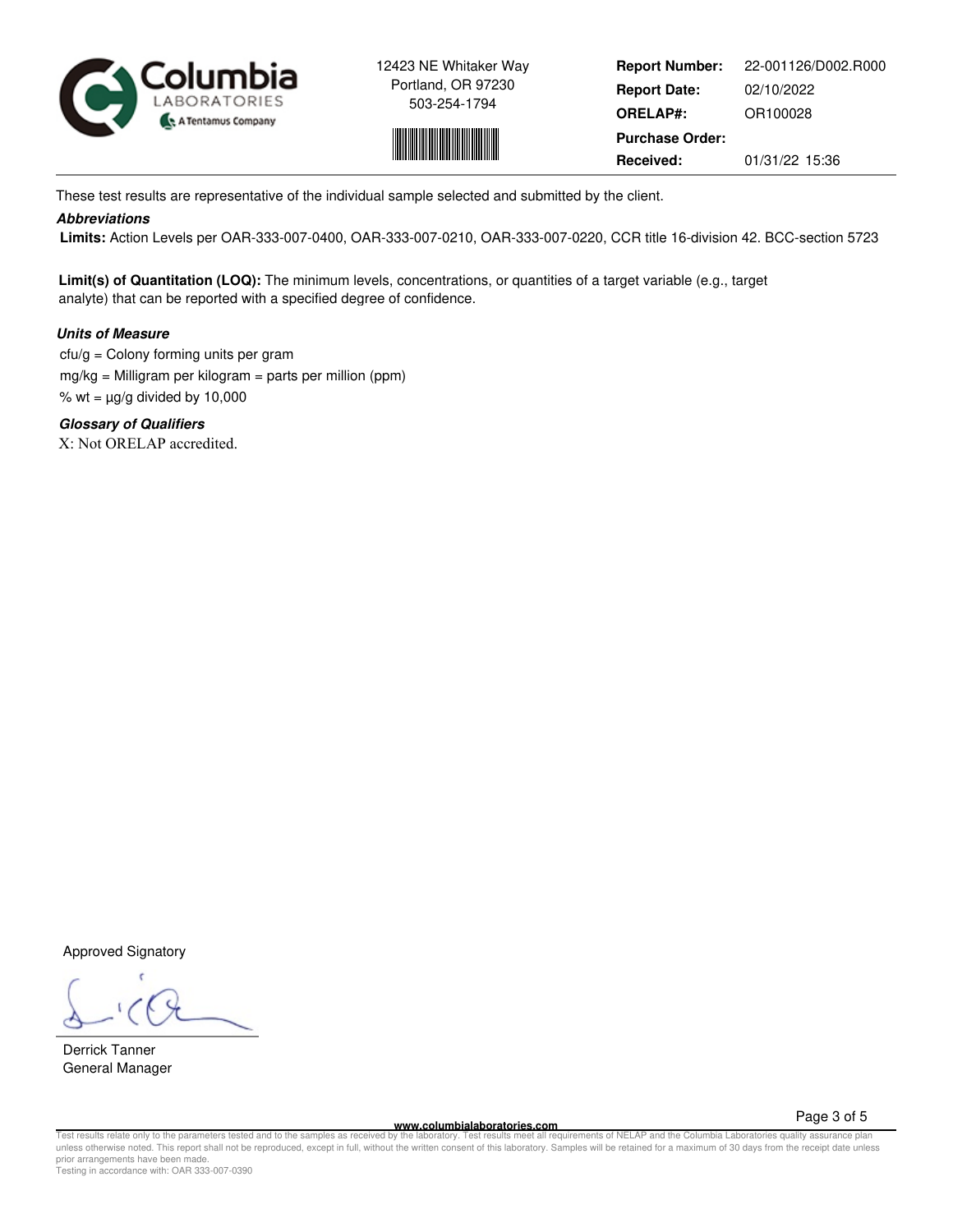



**Report Number: Report Date: ORELAP#:** 02/10/2022 OR100028 **Received:** 01/31/22 15:36 **Purchase Order:** 22-001126/D002.R000

Columbia ABORATORIES A Tentamus Company

|   | <b>Hemp Products</b>                                           |  |
|---|----------------------------------------------------------------|--|
| a | <b>Chain of Custody Record</b>                                 |  |
|   | Revision: 0.00 Control#: CF002 Rev: 02/27/2020 Eff: 02/27/2020 |  |
|   | ORELAP ID: OR100028                                            |  |

|                                                                                                                                 | Company: Danodan Hempworks   |              |                            |                            |                            |              | <b>Analysis Requested</b> |                            |              |             |       |                                                                                                                                                                                                                                                                                                                                                                                                                                  |                           |                           |                                                                                                                                                                                                                               |
|---------------------------------------------------------------------------------------------------------------------------------|------------------------------|--------------|----------------------------|----------------------------|----------------------------|--------------|---------------------------|----------------------------|--------------|-------------|-------|----------------------------------------------------------------------------------------------------------------------------------------------------------------------------------------------------------------------------------------------------------------------------------------------------------------------------------------------------------------------------------------------------------------------------------|---------------------------|---------------------------|-------------------------------------------------------------------------------------------------------------------------------------------------------------------------------------------------------------------------------|
| Contact: Steven Sands<br>Street: 6019 NE MLK JR BLVD<br>City: Portland State: OR Zip: 97211<br>Email Results: Steve@danodan.com |                              |              |                            |                            | Aerobic Plate Count        |              |                           |                            |              |             |       | Project Number: National Contract of the Contract of the Contract of the Contract of the Contract of the Contract of the Contract of the Contract of the Contract of the Contract of the Contract of the Contract of the Contr<br>Custom Reporting: The Contract of the Custom Reporting:<br>Report to State - $\Box$ METRC or $\Box$ Other:<br>Turn-around time: □ Standard □ Rush * □ Priority Rush *<br>*Ask for availability |                           |                           |                                                                                                                                                                                                                               |
| Billing (if different):                                                                                                         |                              |              |                            |                            |                            |              |                           |                            |              |             |       | Sampled by: Sample                                                                                                                                                                                                                                                                                                                                                                                                               |                           |                           |                                                                                                                                                                                                                               |
| Lab<br>ID                                                                                                                       | Client Sample Identification | Date         | Gluten                     | Heavy Metals               |                            | E Coli       | Mold                      | Yeast                      | Staph        | Pseudomonas |       | Sample<br>Type +                                                                                                                                                                                                                                                                                                                                                                                                                 | Report units<br>(potency) | Serving size<br>(edibles) | Comments/Metrc ID                                                                                                                                                                                                             |
|                                                                                                                                 | "Enhanced" Shot-15-20        | 1/27/22      | J                          |                            | $\boldsymbol{\nu}$         | ✓            | ✓                         | $\overline{\mathcal{L}}$   | ✓            | √           |       | $\overline{\phantom{0}}$                                                                                                                                                                                                                                                                                                                                                                                                         |                           |                           |                                                                                                                                                                                                                               |
|                                                                                                                                 | "Moderate" Shot-10-12        | 1/27/22      | $\boldsymbol{\mathcal{U}}$ | $\checkmark$               | J                          | J            | ✓                         | ✓                          | ✓            | ✓           |       | $\blacksquare$                                                                                                                                                                                                                                                                                                                                                                                                                   | $\vert \cdot \vert$       |                           |                                                                                                                                                                                                                               |
|                                                                                                                                 | Energy-02                    | 1/27/22      | J                          | $\sqrt{ }$                 | J                          | v            | v                         | v                          | $\checkmark$ | J           |       | $\blacksquare$                                                                                                                                                                                                                                                                                                                                                                                                                   |                           |                           |                                                                                                                                                                                                                               |
|                                                                                                                                 | Calm-03                      | 1/27/22      | J                          | $\boldsymbol{\mathcal{U}}$ | $\boldsymbol{\mathcal{U}}$ | v            | ✓                         | ✓                          | $\checkmark$ | v           |       | $\blacktriangleright$<br>T                                                                                                                                                                                                                                                                                                                                                                                                       |                           |                           |                                                                                                                                                                                                                               |
|                                                                                                                                 | Sleep-03                     | 1/27/22      | J                          | J                          | v                          | J            | $\checkmark$              | $\boldsymbol{\mathcal{U}}$ | ✓            | J           |       | $\blacktriangledown$                                                                                                                                                                                                                                                                                                                                                                                                             |                           |                           |                                                                                                                                                                                                                               |
|                                                                                                                                 |                              | 1/27/22      |                            |                            |                            |              |                           |                            |              |             |       |                                                                                                                                                                                                                                                                                                                                                                                                                                  |                           |                           |                                                                                                                                                                                                                               |
|                                                                                                                                 |                              | 1/27/22      |                            |                            |                            |              |                           |                            |              |             |       |                                                                                                                                                                                                                                                                                                                                                                                                                                  |                           |                           |                                                                                                                                                                                                                               |
|                                                                                                                                 |                              | 1/27/22      |                            |                            |                            |              |                           |                            |              |             |       |                                                                                                                                                                                                                                                                                                                                                                                                                                  |                           |                           |                                                                                                                                                                                                                               |
|                                                                                                                                 |                              | 1/27/22      |                            |                            |                            |              |                           |                            |              |             |       |                                                                                                                                                                                                                                                                                                                                                                                                                                  |                           |                           |                                                                                                                                                                                                                               |
|                                                                                                                                 |                              | 1/27/22      |                            |                            |                            |              |                           |                            |              |             |       |                                                                                                                                                                                                                                                                                                                                                                                                                                  |                           |                           |                                                                                                                                                                                                                               |
|                                                                                                                                 | Relinquished By:             | Time<br>Date |                            |                            |                            | Received by: |                           |                            |              | Date        | Time  |                                                                                                                                                                                                                                                                                                                                                                                                                                  |                           |                           | Lab Use Only: The Case of the Case of the Case of the Case of the Case of the Case of the Case of the Case of the Case of the Case of the Case of the Case of the Case of the Case of the Case of the Case of the Case of the |
|                                                                                                                                 |                              | 13223.3.45p  |                            |                            |                            |              |                           |                            |              |             |       |                                                                                                                                                                                                                                                                                                                                                                                                                                  |                           |                           | Evidence of cooling: $\square$ yes $\nparallel$ No - Temp (°C): $\qquad \qquad$ \cdot $\qquad$                                                                                                                                |
|                                                                                                                                 |                              |              |                            | $M_{\rm Al}$               |                            |              |                           |                            |              | 13122       | 15.36 | Prelog storage: _______<br>$1 - 1$ $-1$ $-1$ $-1$ $-1$ $-1$ $-1$                                                                                                                                                                                                                                                                                                                                                                 |                           |                           |                                                                                                                                                                                                                               |

+ - Sample type codes: Topicals (L) ; Edibles (E) ; Tincture (T) ; Bath Salts (S); Beverages (B) Report unit options: % ; mg/g ; mg/serving

Samples submitted to CL with testing requirements constitute an agreement for services in accordance with the current terms of service associated with this COC. By signing "Relinquished by" you are agreeing to these terms.

12423 NE Whitaker Way<br>Portland, OR 97230

P: (503) 254-1794 | Fax: (503) 254-1452 info@columbialaboratories.com

 $\begin{tabular}{c} Page \hspace{0.2cm} of \\ \hline www.columbiaaboratories.com \\ \end{tabular}$ 

**WWW.columbialaboratories.com**<br>unless otherwise noted. This report shall not be reproduced, except in full, without the varitten consent of this laboratory. Test results meet all requirements of NELAP and the Columbia Labo